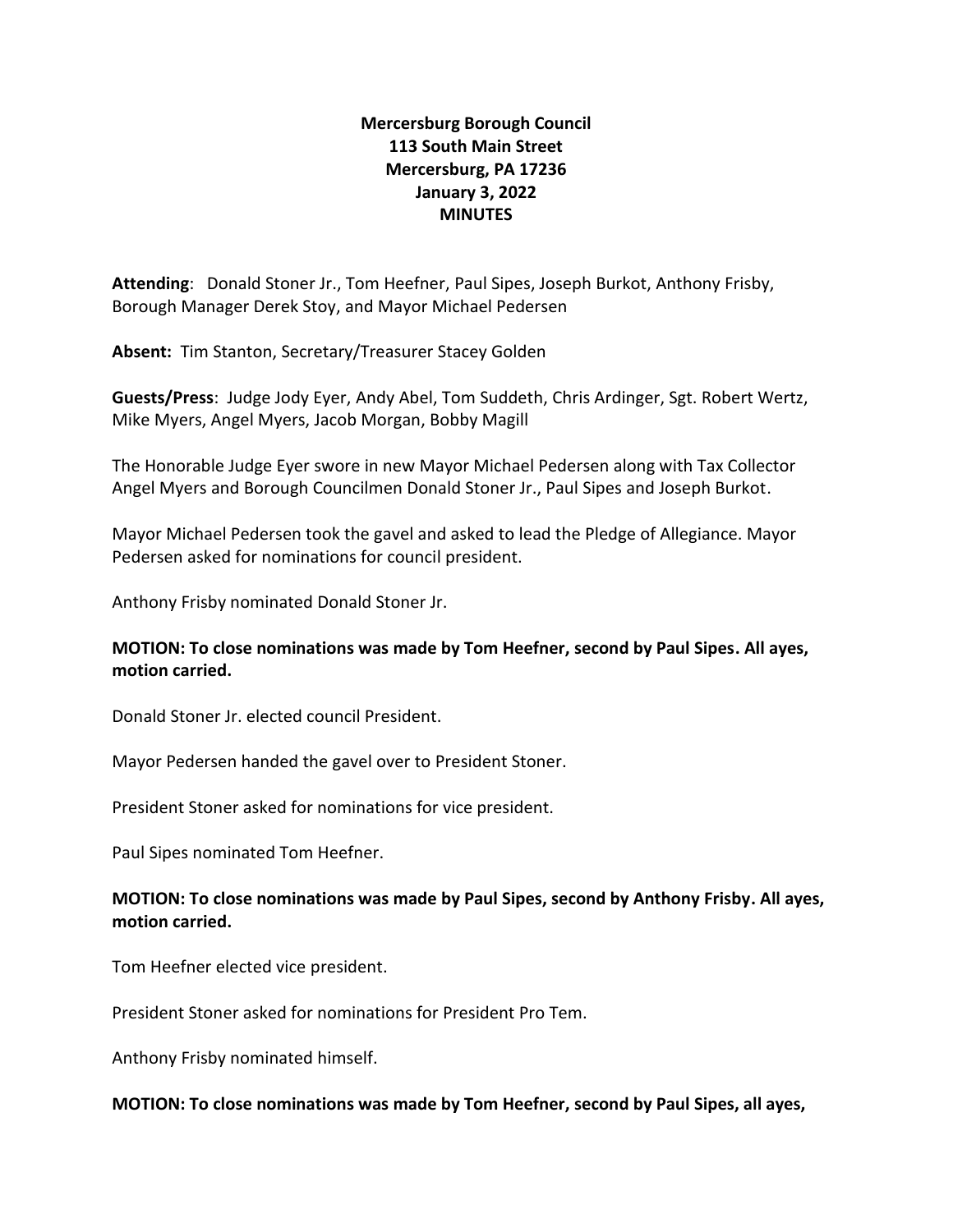#### **motion carried.**

Anthony Frisby elected President Pro Tem.

President Stoner asked for nominations for treasurer.

Paul Sipes nominated Stacey Golden.

**MOTION: To close nominations was made by Paul Sipes, second by Tom Heefner. All Ayes, motion carried.**

Stacey Golden elected treasurer.

**MOTION: To approve resolution 02-22 stating Donald Stoner Jr., Paul Sipes, Tom Heefner and Anthony Frisby as designated check signers was made by Paul Sipes, second by Tom Heefner. All ayes, motion carried.**

**MOTION: To approve resolution 03-22 appointing Dan Chayes to the Mercersburg Sewer Authority was made by Paul Sipes, second by Tom Heefner, all ayes, motion carried.**

**MOTION: To approve resolution 04-22 appointing Jason Frey to the Mercersburg Water Authority was made by Paul Sipes, second by Tom Heefner, all ayes, motion carried.**

**MOTION: To approve resolution 05-22 appointing Avery Cook to HARB was made by Paul Sipes, second by Tom Heefner, all ayes, motion carried.**

**MOTION: To approve resolution 06-22 appointing Tom Heefner and Mayor Michael Pedersen to the Fire Board was made by Paul Sipes, second by Anthony Frisby. All ayes, motion carried.**

President Stoner asked for public comment, hearing none he continued with the agenda.

**MOTION: To approve the December 29, 2021, meeting minutes as written was made by Tom Heefner second by Paul Sipes. All ayes, motion carried.**

No Treasurer's Report/Bills Payable.

Mayor Pedersen stated he is committed to attend every meeting and to attend other functions such as award presentations and the parade. He is setting up a meeting with the police department in the near future.

Mayor Pedersen left the meeting at 7:20 pm.

The police report was emailed to council members the morning of January 3rd, 2022.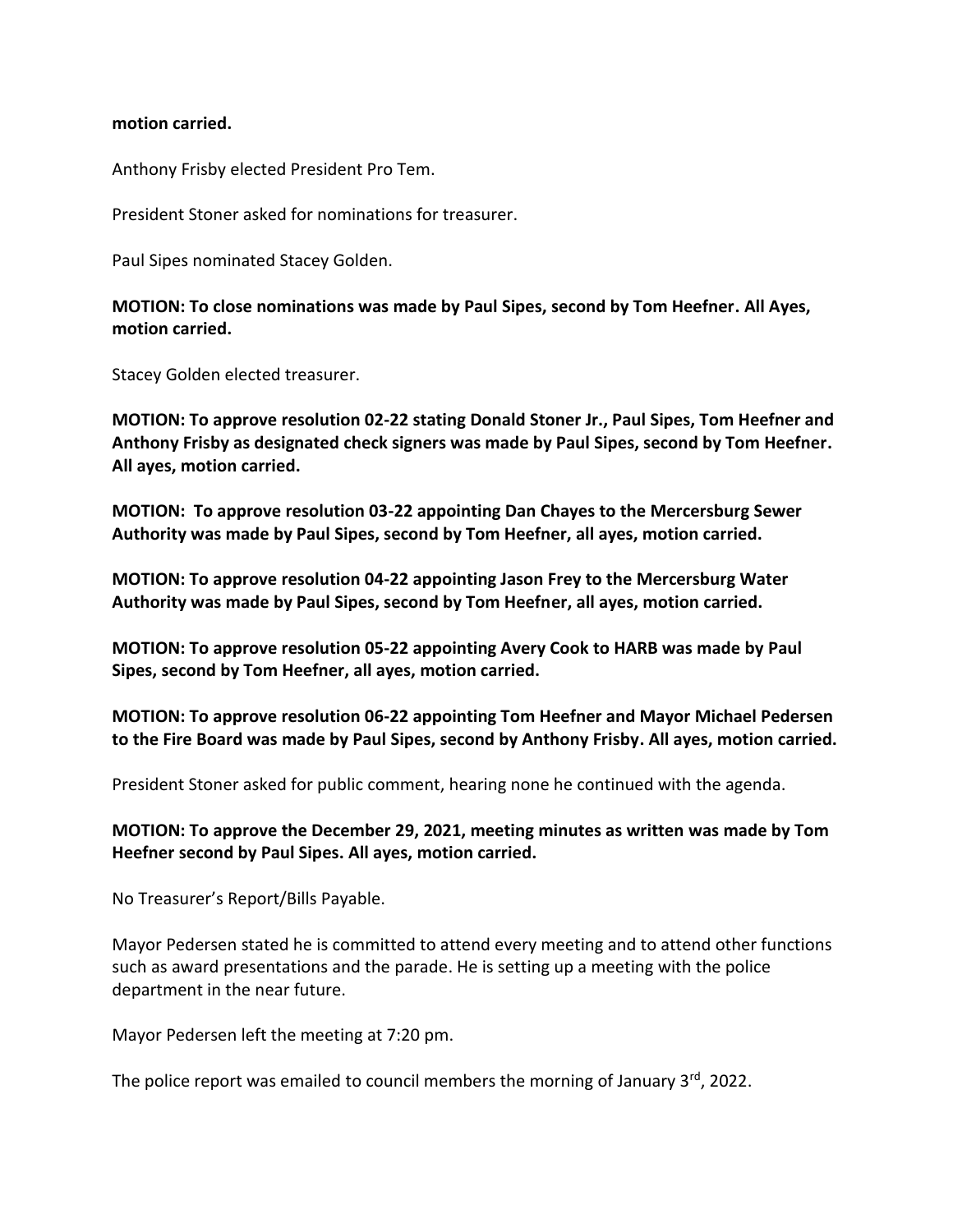Borough Manager Derek Stoy reported on numerous items on the agenda. He stated the Mercersburg Vibrancy Committee has requested a page on the borough website. The Franklin County Area Wage Tax Board budget is up for a vote. The Franklin County Emergency Services Alliance representatives have to be approved. HE stated he is currently the point of contact but does not attend the meetings as they are on Saturday mornings at 8:00 am. The annual Black Balloon request is under new business. A Personnel committee meeting is tentatively scheduled for January 18<sup>th</sup>, 2022. He stated he may need to have a council meeting on January 24<sup>th</sup>. The Green Light Go grant application will need to have a traffic engineers assistance for the actual application process. He stated he would feel better if the engineer did the application. Pennoni has given the borough two separate contracts. One to assist with grant application and the other to perform traffic studies and other pertinent details once the grant has been awarded. Lastly, Manager Stoy stated the TACC annual breakfast was slated for January 20<sup>th</sup> from 7:00 am to 9:00 am at the Two Top Ruritan Community Center. He stated council in years past has approved numerous tickets for this.

No Public Works Report.

Council moved to Old Business.

**MOTION: To approve Pennoni as the traffic engineer of record for the Green Light Go Grant was made by Tom Heefner, second by Anthony Frisby. All ayes, motion carried.**

**MOTION: To approve Borough Manager Derek Stoy to write a commitment letter stating the borough is committed to paying \$7,681.26 as the 20% match towards the Greenlight Go Grant was made by Tom Heefner, second by Paul Sipes. All ayes, motion carried.**

Council moved into New Business.

The vacant council seat was discussed. Raymond Minton submitted a letter of interest to fill the 2-year vacancy.

**MOTION: To approve Raymond Minton to fill the council seat vacancy, a 2-year term, was made by Anthony Frisby, second by Tom Heefner, all ayes motion carried.**

Council discussed the request from the Mercersburg Vibrancy committee to create a page on the borough website.

### **MOTION: To create a page on the borough website for the Mercersburg Vibrancy Committee was made by Paul Sipes, second by Joe Burkot.**

Manager Stoy asked for clarification on the motion. He asked if borough personnel would be responsible for all content upload to this page. He stated he had several concerns with this motion. What if other entities came to the borough requesting the same? If council did not want borough personnel to manage the page, he did not feel giving others access to the